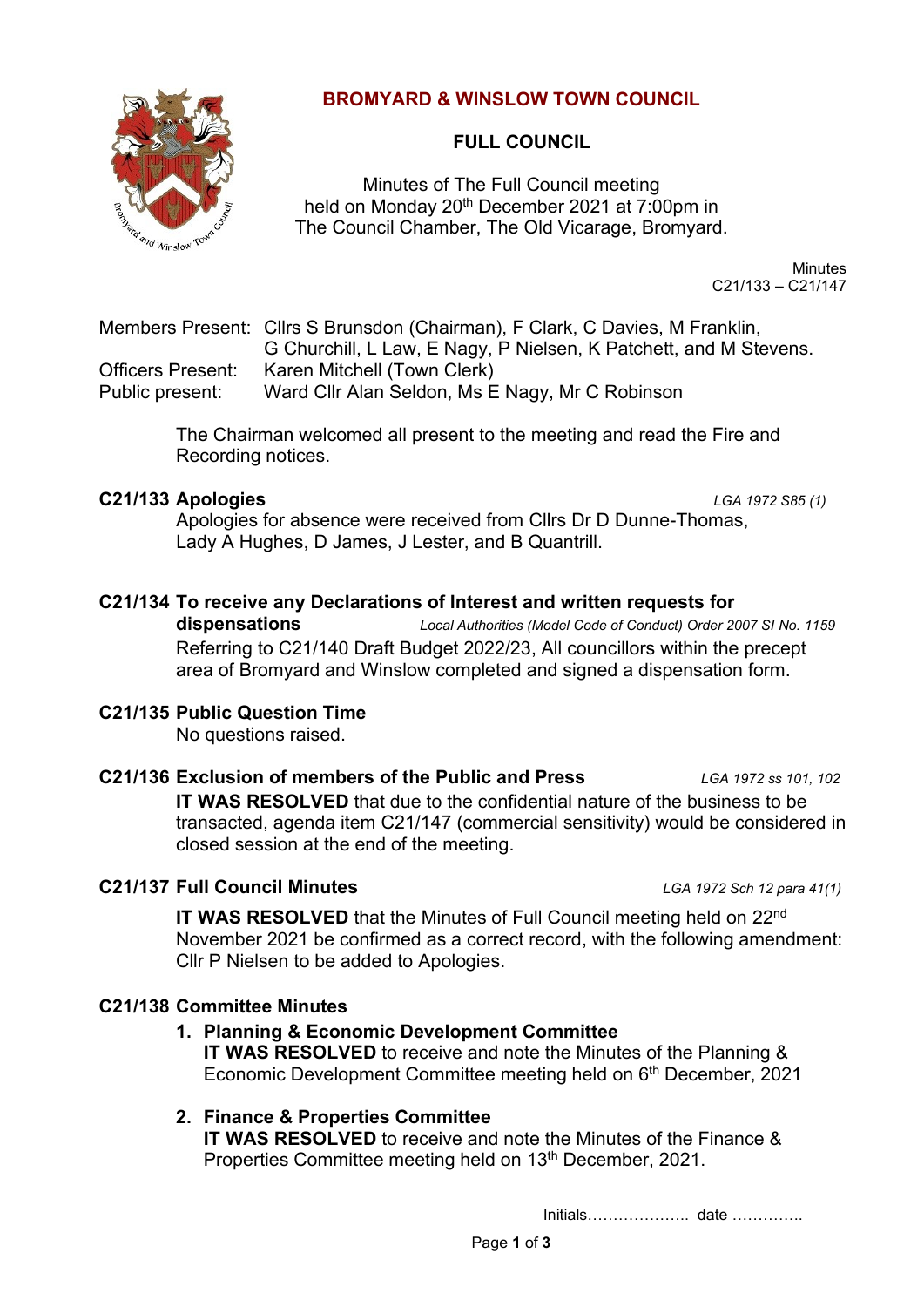# **3. Staffing Committee**

**IT WAS RESOLVED** to receive and note the Minutes of the Staffing Committee meeting held on 14<sup>th</sup> December, 2021.

## **C21/139 Accounts for Scrutiny**

To approve payment of the following invoices which were received after the Finance and Properties Committee Agenda had been distributed.

| <b>Company Name</b>  | <b>Description</b>               | Net    | VAT   | $\tau$ otal |
|----------------------|----------------------------------|--------|-------|-------------|
| <b>EMS Water Ltd</b> | Legionella Awareness<br>Training | 335.00 | 67.00 | 402.00      |

**IT WAS RESOLVED** to approve payment of the above invoice.

## **C21/140 Draft Budget 2022/23**

Cllr Franklin commended the Draft Budget for 2022/23, with a net expenditure of £314,385 (as recommended by the Finance & Properties Committee) to Council for adoption.

**IT WAS RESOLVED** that the draft budget, as presented, be approved and adopted for the financial year 1<sup>st</sup> April, 2022 to 31<sup>st</sup> March, 2023.

## **C21/141 Precept 2022/23**

Following approval of the budget, **IT WAS RESOLVED** to approve a precept request of £240,825 from Herefordshire Council for 2022/23. This is a 0% increase on the previous year.

## **C21/142 Consultations**

Herefordshire Council Local Plan – Pre-consultation survey Members considered a draft response to the above survey, based on collated comments received from three members.

**IT WAS RESOLVED** that the draft response be approved for submission to Herefordshire Council.

## **C21/143 Town Council Car Parks**

In view of the car parking ticket machines being out of order since July 2021, Members considered crediting parking charges for permit holders who had paid charges during this period. (Minute F21/114,1. Refers)

Following discussion, **IT WAS RESOLVED**, that qualifying permit holders be given free parking for a period of two quarters from January 2022.

## **C21/144 Queen's Platinum Jubilee - Thursday 2nd to Sunday 5th June**

The Platinum Jubilee of Queen Elizabeth II will be marked in 2022 in recognition of the 70th anniversary of her accession to the throne on 6 February 1952. The following ideas to mark the occasion were suggested: Red, white and blue bunting for the town Shop window displays featuring photographs at the time of the Queen's coronation (in conjunction with Historical Society). Street party at Kirkham Gardens

Initials……………….. date …………..